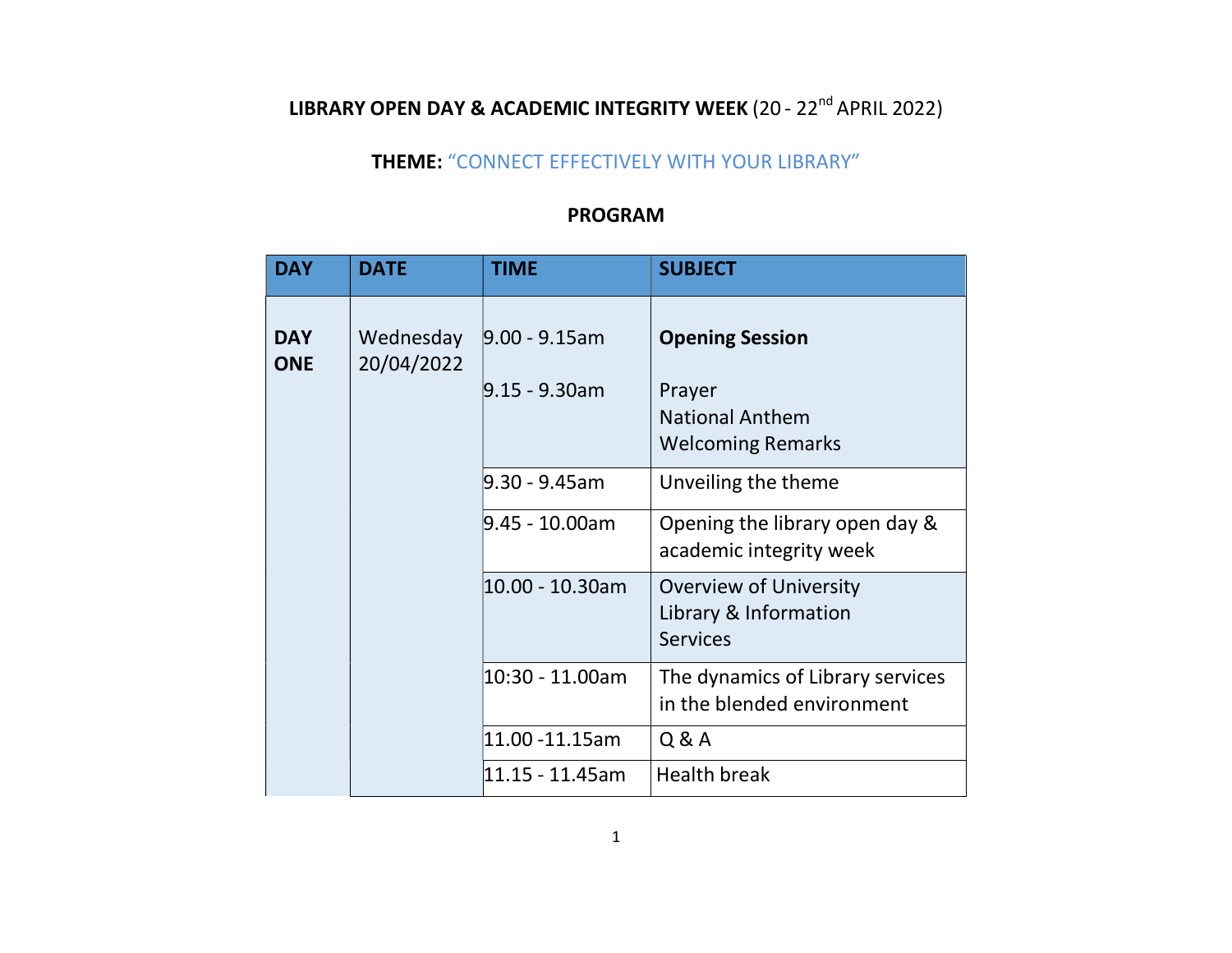|                          |                        | 11.45 - 12.45pm    | Dimensions of plagiarism<br>• What is plagiarism?<br>. How to detect plagiarized work.<br>• How to avoid plagiarism |
|--------------------------|------------------------|--------------------|---------------------------------------------------------------------------------------------------------------------|
|                          |                        | 12.45 - 1.00pm     | Q & A                                                                                                               |
|                          |                        | $ 1.00 - 2.00$ pm  | Lunch break                                                                                                         |
|                          |                        | 2.00 -2.30pm       | Making your Research visible for<br>Impact                                                                          |
|                          |                        | $2.30 - 3.00pm$    | Knowledge Ambassadors                                                                                               |
|                          |                        | $3.00 - 3.15$ pm   | Q & A                                                                                                               |
| <b>DAY</b><br><b>TWO</b> | Thursday<br>21/04/2022 | 9.00am-9.15 am     | Prayer<br><b>National Anthem</b>                                                                                    |
|                          |                        | $9.15 - 10.00$ am  | <b>Access to E-resources</b>                                                                                        |
|                          |                        | 10.00 - 10.30.am   | Information Resources in Open<br>access and Institutional<br>Repository                                             |
|                          |                        | 10.30 - 10.45am    | Q & A                                                                                                               |
|                          |                        | $10.45 - 11.15$ am | <b>Health break</b>                                                                                                 |
|                          |                        | 11.15 - 11.45pm    | Training on referencing tools:<br>Zotero                                                                            |
|                          |                        | 11.45 - 12.00pm    | Q & A                                                                                                               |